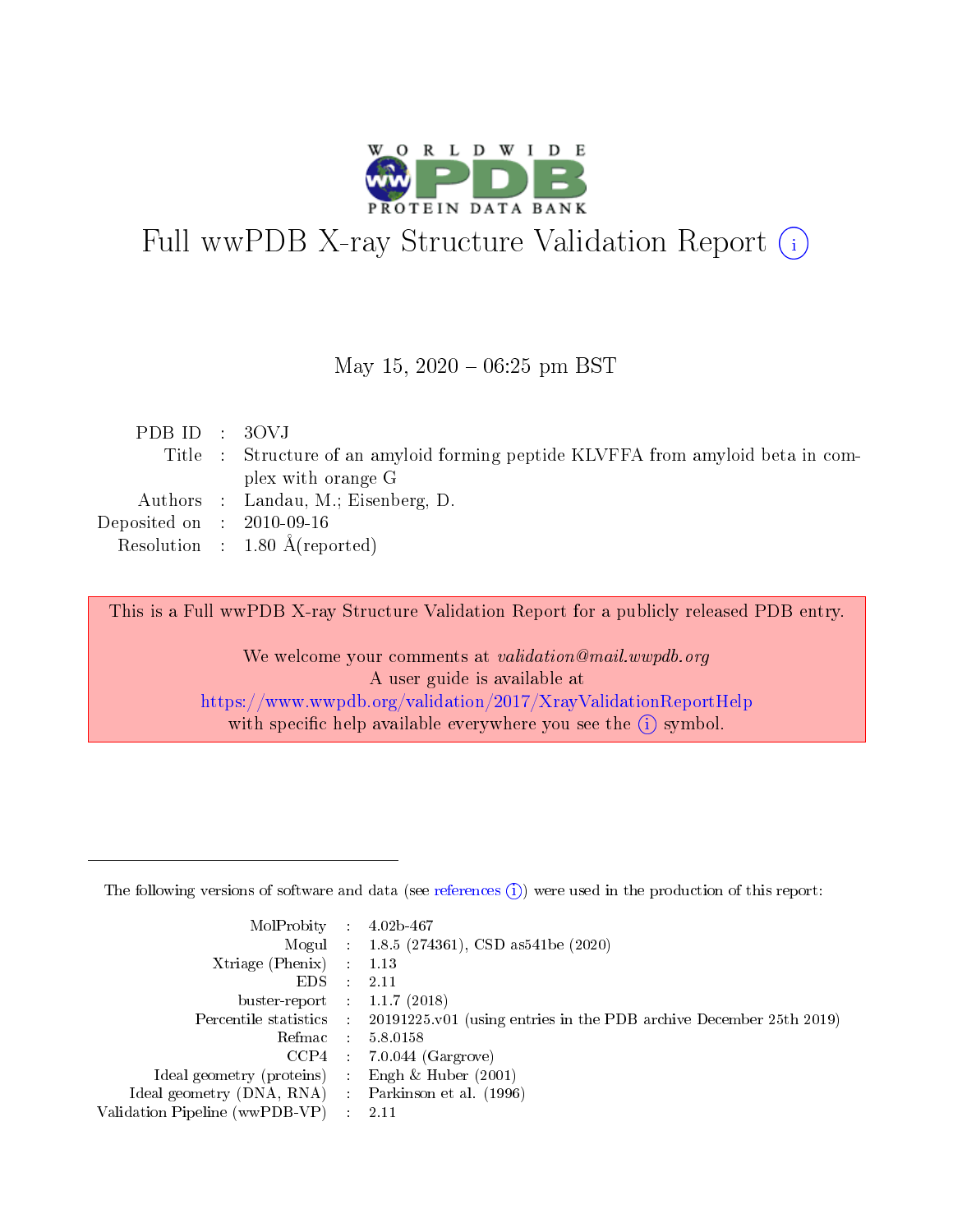# 1 [O](https://www.wwpdb.org/validation/2017/XrayValidationReportHelp#overall_quality)verall quality at a glance  $(i)$

The following experimental techniques were used to determine the structure: X-RAY DIFFRACTION

The reported resolution of this entry is 1.80 Å.

Percentile scores (ranging between 0-100) for global validation metrics of the entry are shown in the following graphic. The table shows the number of entries on which the scores are based.



| Metric                | Whole archive<br>$(\#\text{Entries})$ | Similar resolution<br>$(\# \text{Entries}, \text{resolution range}(\text{\AA}))$ |
|-----------------------|---------------------------------------|----------------------------------------------------------------------------------|
| $R_{free}$            | 130704                                | $5950(1.80-1.80)$                                                                |
| Clashscore            | 141614                                | 6793 $(1.80-1.80)$                                                               |
| Ramachandran outliers | 138981                                | 6697 $(1.80-1.80)$                                                               |
| Sidechain outliers    | 138945                                | 6696 (1.80-1.80)                                                                 |
| RSRZ outliers         | 127900                                | $5850(1.80-1.80)$                                                                |

The table below summarises the geometric issues observed across the polymeric chains and their fit to the electron density. The red, orange, yellow and green segments on the lower bar indicate the fraction of residues that contain outliers for  $>=3, 2, 1$  and 0 types of geometric quality criteria respectively. A grey segment represents the fraction of residues that are not modelled. The numeric value for each fraction is indicated below the corresponding segment, with a dot representing fractions  $\epsilon=5\%$  The upper red bar (where present) indicates the fraction of residues that have poor fit to the electron density. The numeric value is given above the bar.

| Mol |   | $\boxed{\text{Chain}}$ Length | Quality of chain |     |  |  |  |
|-----|---|-------------------------------|------------------|-----|--|--|--|
|     |   | 6                             | 67%              | 33% |  |  |  |
|     | D | 6                             | 83%              | 17% |  |  |  |
|     |   | 6                             | 67%              | 33% |  |  |  |
|     |   | $\kappa$                      | 83%              | 17% |  |  |  |

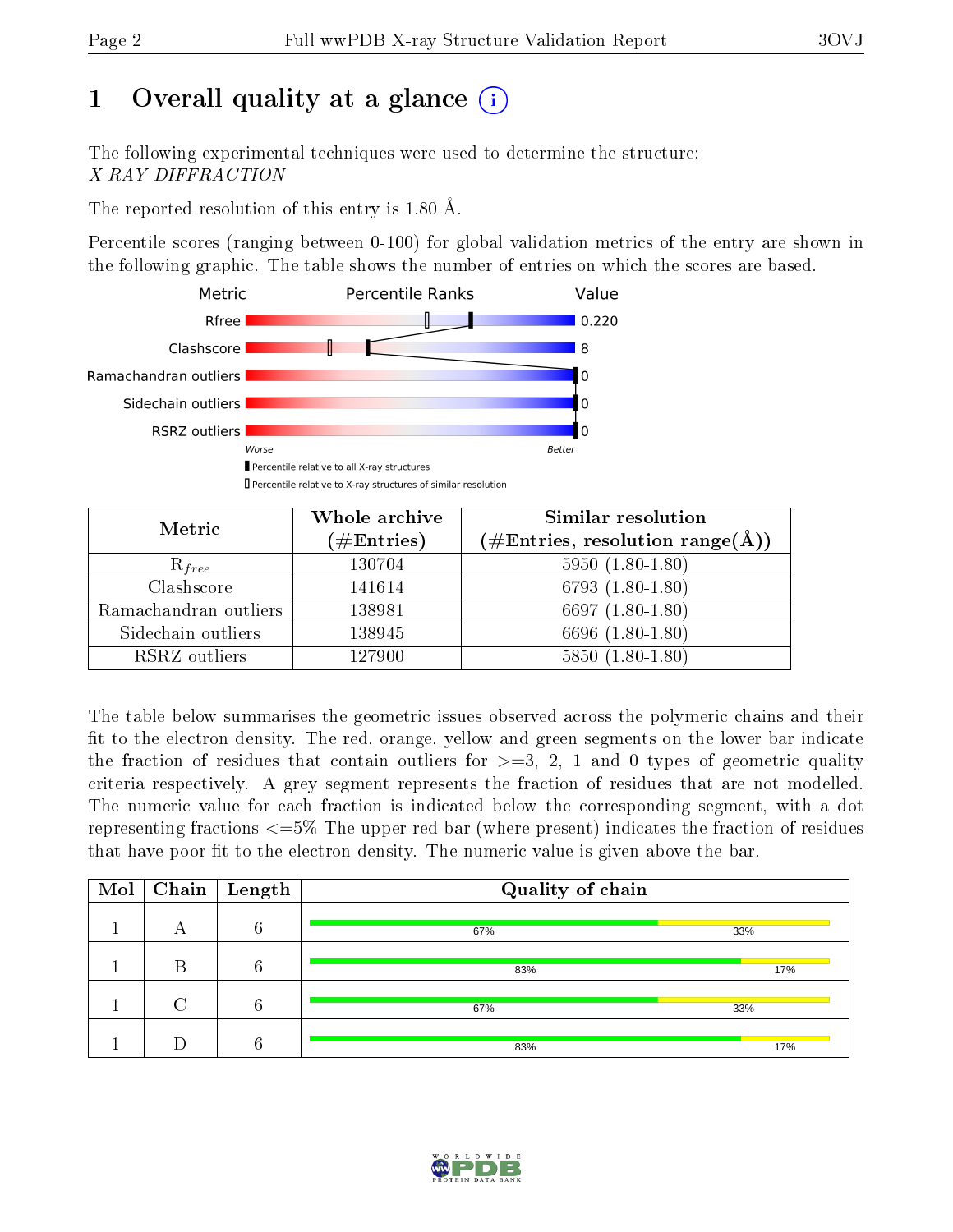# 2 Entry composition (i)

There are 3 unique types of molecules in this entry. The entry contains 273 atoms, of which 0 are hydrogens and 0 are deuteriums.

In the tables below, the ZeroOcc column contains the number of atoms modelled with zero occupancy, the AltConf column contains the number of residues with at least one atom in alternate conformation and the Trace column contains the number of residues modelled with at most 2 atoms.

| Mol |   | Chain   Residues | Atoms |                |                |   | $ZeroOcc \mid AltConf \mid Trace$ |  |
|-----|---|------------------|-------|----------------|----------------|---|-----------------------------------|--|
|     | А | 6                | Total | C              |                |   |                                   |  |
|     |   |                  | 52    | 38             | $-7$           | 7 |                                   |  |
|     | В | 6                | Total | $\overline{C}$ |                |   |                                   |  |
|     |   |                  | 52    | 38             | $\overline{7}$ | 7 |                                   |  |
|     |   | 6                | Total | <sup>-</sup> C |                |   |                                   |  |
|     |   | 52               | 38    | -7             |                |   |                                   |  |
|     |   |                  | Total | C              |                |   |                                   |  |
|     |   |                  | 52    | 38             |                |   |                                   |  |

Molecule 1 is a protein called KLVFFA hexapeptide segment from Amyloid beta.

 Molecule 2 is 7-hydroxy-8-[(E)-phenyldiazenyl]naphthalene-1,3-disulfonic acid (three-letter code: ORA) (formula:  $C_{16}H_{12}N_2O_7S_2$ ).



|  |  | $Mol$   Chain   Residues | Atoms         |  |  |  |  | $\text{ZeroOcc} \mid \text{AltConf} \mid$ |  |
|--|--|--------------------------|---------------|--|--|--|--|-------------------------------------------|--|
|  |  |                          | Total C N O S |  |  |  |  |                                           |  |
|  |  | 27 16 2 7 2              |               |  |  |  |  |                                           |  |
|  |  |                          | Total C N O S |  |  |  |  |                                           |  |
|  |  | 27 16 2 7 2              |               |  |  |  |  |                                           |  |

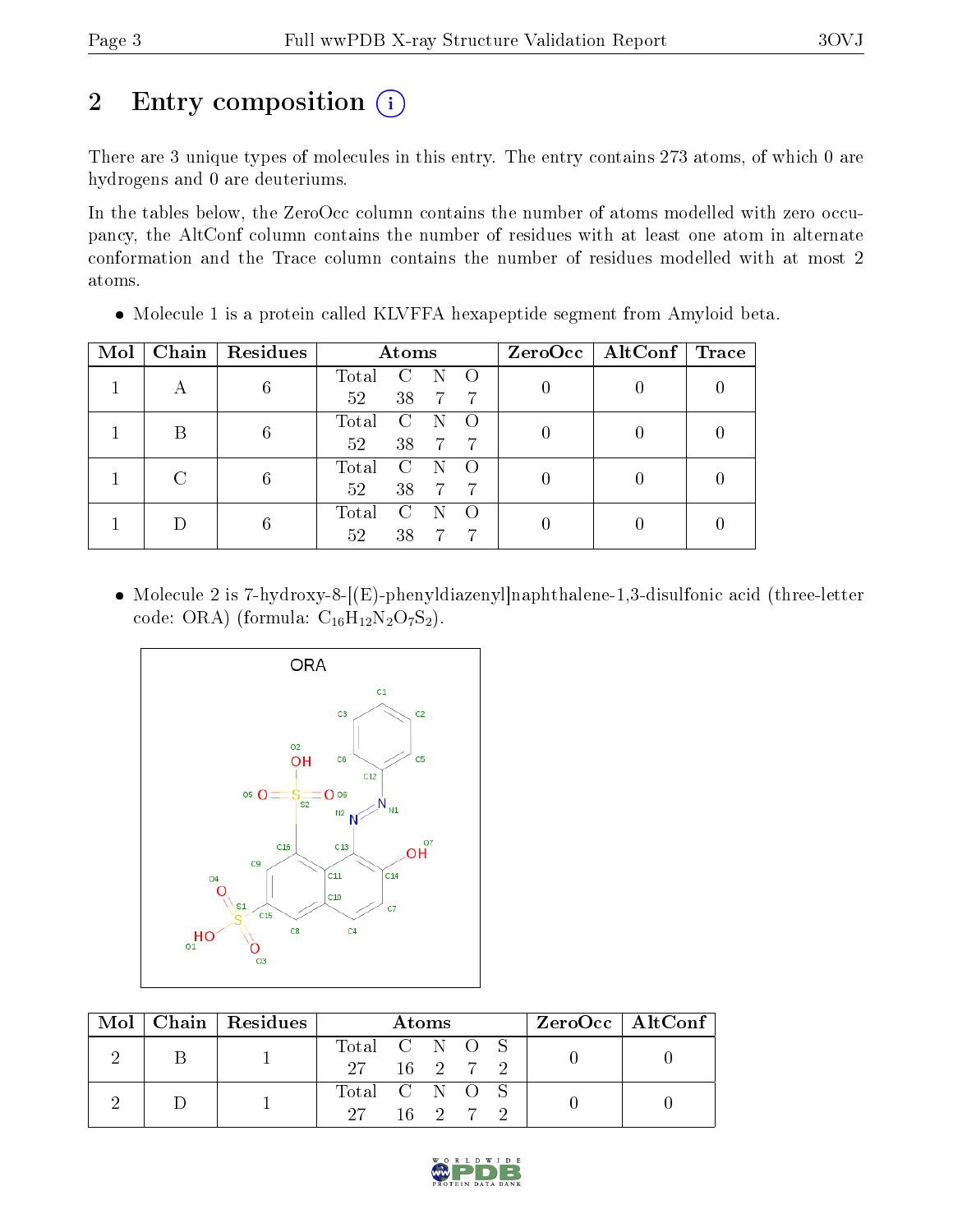$\bullet\,$  Molecule 3 is water.

| Mol | Chain   Residues | Atoms                                 | ZeroOcc   AltConf |
|-----|------------------|---------------------------------------|-------------------|
| 3   |                  | Total O                               |                   |
| 3   |                  | Total<br>$\qquad \qquad \bullet$<br>8 |                   |
| 3   |                  | Total                                 |                   |
|     |                  | Total<br>- ()                         |                   |

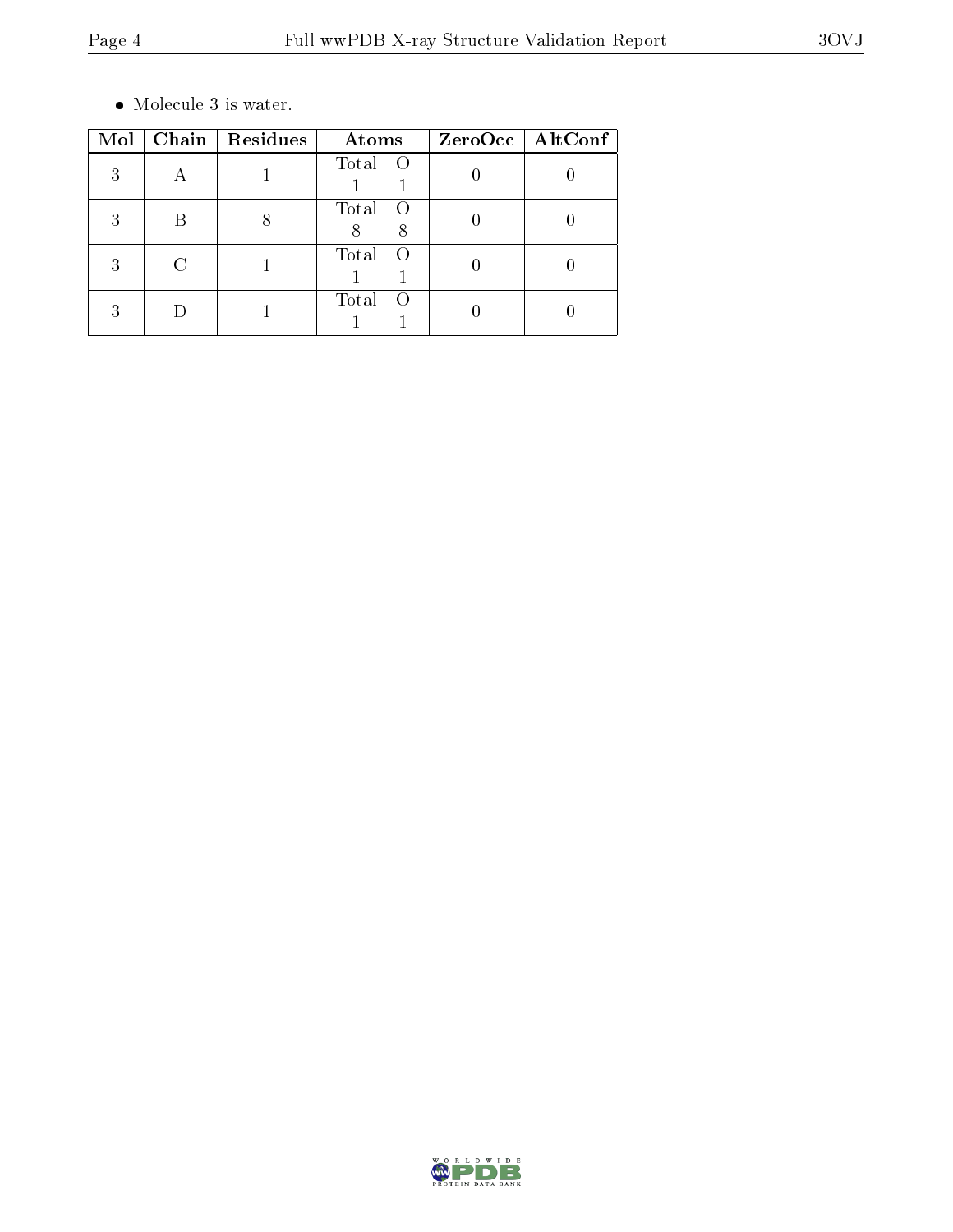<mark>¤ a</mark> La

# 3 Residue-property plots  $(i)$

These plots are drawn for all protein, RNA and DNA chains in the entry. The first graphic for a chain summarises the proportions of the various outlier classes displayed in the second graphic. The second graphic shows the sequence view annotated by issues in geometry and electron density. Residues are color-coded according to the number of geometric quality criteria for which they contain at least one outlier: green  $= 0$ , yellow  $= 1$ , orange  $= 2$  and red  $= 3$  or more. A red dot above a residue indicates a poor fit to the electron density (RSRZ  $> 2$ ). Stretches of 2 or more consecutive residues without any outlier are shown as a green connector. Residues present in the sample, but not in the model, are shown in grey.

• Molecule 1: KLVFFA hexapeptide segment from Amyloid beta

| Chain A: | 67%                                                        | 33% |
|----------|------------------------------------------------------------|-----|
|          |                                                            |     |
|          | • Molecule 1: KLVFFA hexapeptide segment from Amyloid beta |     |
| Chain B: | 83%                                                        | 17% |
|          |                                                            |     |
|          | • Molecule 1: KLVFFA hexapeptide segment from Amyloid beta |     |
| Chain C: | 67%                                                        | 33% |
|          |                                                            |     |
|          | • Molecule 1: KLVFFA hexapeptide segment from Amyloid beta |     |
| Chain D: | 83%                                                        | 17% |
|          |                                                            |     |

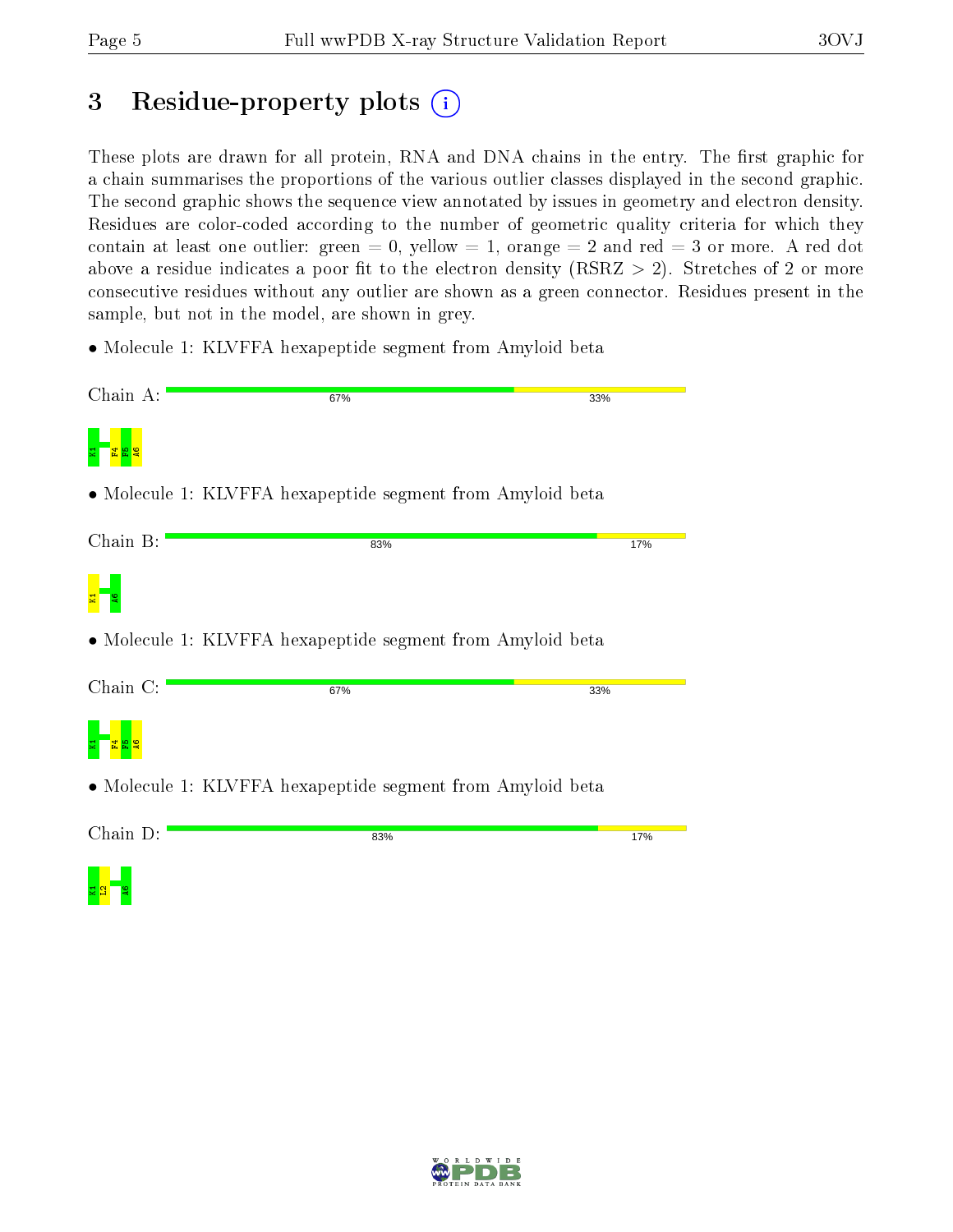# 4 Data and refinement statistics  $(i)$

| Property                                                             | Value                                                      | Source     |
|----------------------------------------------------------------------|------------------------------------------------------------|------------|
| Space group                                                          | $\overline{P1}$                                            | Depositor  |
| Cell constants                                                       | $26.01\text{\AA}$<br>$9.54\text{\AA}$<br>$25.80\text{\AA}$ |            |
| a, b, c, $\alpha$ , $\beta$ , $\gamma$                               | $62.28^\circ$<br>$88.59^\circ$<br>88.45°                   | Depositor  |
| Resolution $(A)$                                                     | 1.80<br>23.02<br>$\frac{1}{2}$                             | Depositor  |
|                                                                      | $23.02 - 1.80$                                             | <b>EDS</b> |
| % Data completeness                                                  | $91.\overline{9}$ $(23.02-1.80)$                           | Depositor  |
| (in resolution range)                                                | $90.9(23.02 - 1.80)$                                       | <b>EDS</b> |
| $R_{merge}$                                                          | $\overline{0.19}$                                          | Depositor  |
| $\overline{\mathrm{R}}_{sym}$                                        | (Not available)                                            | Depositor  |
| $\langle I/\sigma(I)\rangle$                                         | 1.30 (at $1.80\text{\AA}$ )                                | Xtriage    |
| Refinement program                                                   | <b>REFMAC</b>                                              | Depositor  |
|                                                                      | 0.205<br>0.220<br>$\ddot{\phantom{a}}$                     | Depositor  |
| $R, R_{free}$                                                        | 0.209<br>0.220                                             | DCC        |
| $R_{free}$ test set                                                  | $172$ reflections $(9.23\%)$                               | wwPDB-VP   |
| Wilson B-factor $(\AA^2)$                                            | 14.8                                                       | Xtriage    |
| Anisotropy                                                           | 0.386                                                      | Xtriage    |
| Bulk solvent $k_{sol}(e/\mathring{A}^3)$ , $B_{sol}(\mathring{A}^2)$ | $0.44$ , 118.9                                             | <b>EDS</b> |
| L-test for twinning <sup>2</sup>                                     | $< L >$ = 0.51, $< L^2 >$ = 0.35                           | Xtriage    |
|                                                                      | $\overline{0.000 \text{ for h,k-l,k}}$                     |            |
|                                                                      | $0.000$ for h,l,-k+l                                       |            |
|                                                                      | $0.000$ for h,-l,k-l                                       |            |
|                                                                      | $0.000$ for h,-k+l,-k                                      |            |
|                                                                      | $0.234$ for h,-k,-l                                        |            |
| Estimated twinning fraction                                          | $0.000$ for $-h,-k+l, l$                                   | Xtriage    |
|                                                                      | $0.000$ for $-h, k, k-1$                                   |            |
|                                                                      | $0.156$ for $-h, l, k$                                     |            |
|                                                                      | $0.434$ for $-h,-l,-k$                                     |            |
|                                                                      | $0.017$ for $-h,k-l,-l$                                    |            |
|                                                                      | $0.001$ for $-h,-k,-k+l$                                   |            |
| $F_o, F_c$ correlation                                               | 0.95                                                       | EDS        |
| Total number of atoms                                                | 273                                                        | wwPDB-VP   |
| Average $B$ , all atoms $(A2)$                                       | $\overline{16.0}$                                          | wwPDB-VP   |

Xtriage's analysis on translational NCS is as follows: The largest off-origin peak in the Patterson function is  $14.41\%$  of the height of the origin peak. No significant pseudotranslation is detected.

<sup>&</sup>lt;sup>2</sup>Theoretical values of  $\langle |L| \rangle$ ,  $\langle L^2 \rangle$  for acentric reflections are 0.5, 0.333 respectively for untwinned datasets, and 0.375, 0.2 for perfectly twinned datasets.



<span id="page-5-1"></span><span id="page-5-0"></span><sup>1</sup> Intensities estimated from amplitudes.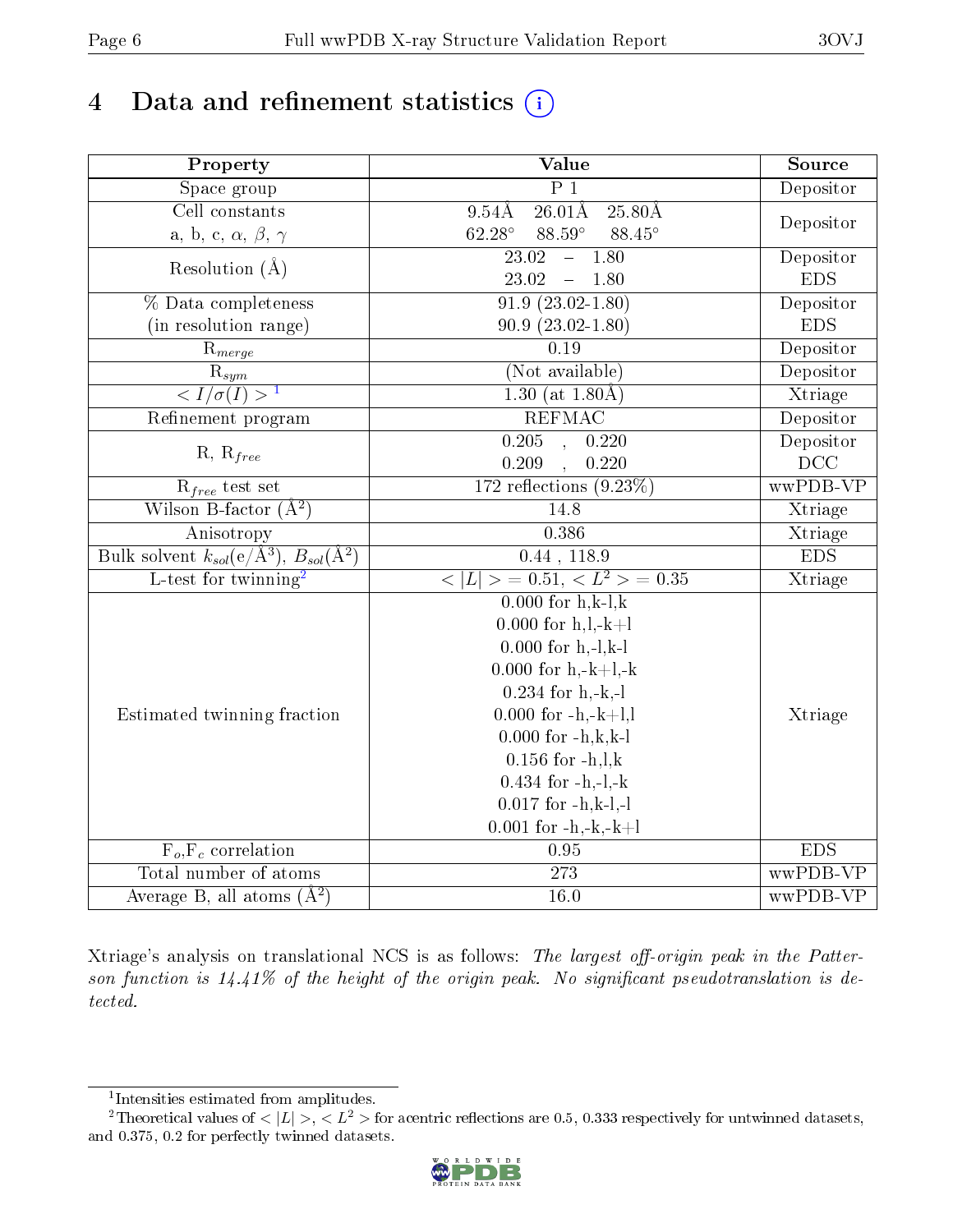# 5 Model quality  $(i)$

### 5.1 Standard geometry  $(i)$

Bond lengths and bond angles in the following residue types are not validated in this section: ORA

The Z score for a bond length (or angle) is the number of standard deviations the observed value is removed from the expected value. A bond length (or angle) with  $|Z| > 5$  is considered an outlier worth inspection. RMSZ is the root-mean-square of all Z scores of the bond lengths (or angles).

| Mol          | Chain  |      | <b>Bond lengths</b> | Bond angles |             |  |
|--------------|--------|------|---------------------|-------------|-------------|--|
|              |        | RMSZ | $\# Z  > 5$         | <b>RMSZ</b> | $\# Z  > 5$ |  |
| 1            |        | 0.65 | 0/53                | 0.64        | 0/68        |  |
| $\mathbf{1}$ | R      | 0.53 | 0/53                | 0.64        | /68         |  |
| $\mathbf{1}$ | C      | 0.58 | 0/53                | 0.67        | 0/68        |  |
| $\mathbf{1}$ | $\Box$ | 0.52 | $^{\prime}53$       | 0.53        | /68         |  |
| All          | Αll    | 0.57 | /212                | 0.62        | $/272\,$    |  |

There are no bond length outliers.

There are no bond angle outliers.

There are no chirality outliers.

There are no planarity outliers.

### $5.2$  Too-close contacts  $\overline{1}$

In the following table, the Non-H and H(model) columns list the number of non-hydrogen atoms and hydrogen atoms in the chain respectively. The H(added) column lists the number of hydrogen atoms added and optimized by MolProbity. The Clashes column lists the number of clashes within the asymmetric unit, whereas Symm-Clashes lists symmetry related clashes.

| Mol |    | $\boxed{\text{Chain} \mid \text{Non-H} \mid \text{H}(\text{model}) \mid \text{H}(\text{added})}$ |    | $\textbf{Class} \mid \textbf{Symm-Class}$ |
|-----|----|--------------------------------------------------------------------------------------------------|----|-------------------------------------------|
|     | 52 |                                                                                                  | 58 |                                           |
|     | 52 |                                                                                                  | 58 |                                           |
|     | 52 |                                                                                                  | 58 |                                           |
|     | 52 |                                                                                                  | 58 |                                           |
|     | 27 |                                                                                                  |    |                                           |
|     | 27 |                                                                                                  |    |                                           |
|     |    |                                                                                                  |    |                                           |
|     |    |                                                                                                  |    |                                           |
|     |    |                                                                                                  |    |                                           |

Continued on next page...

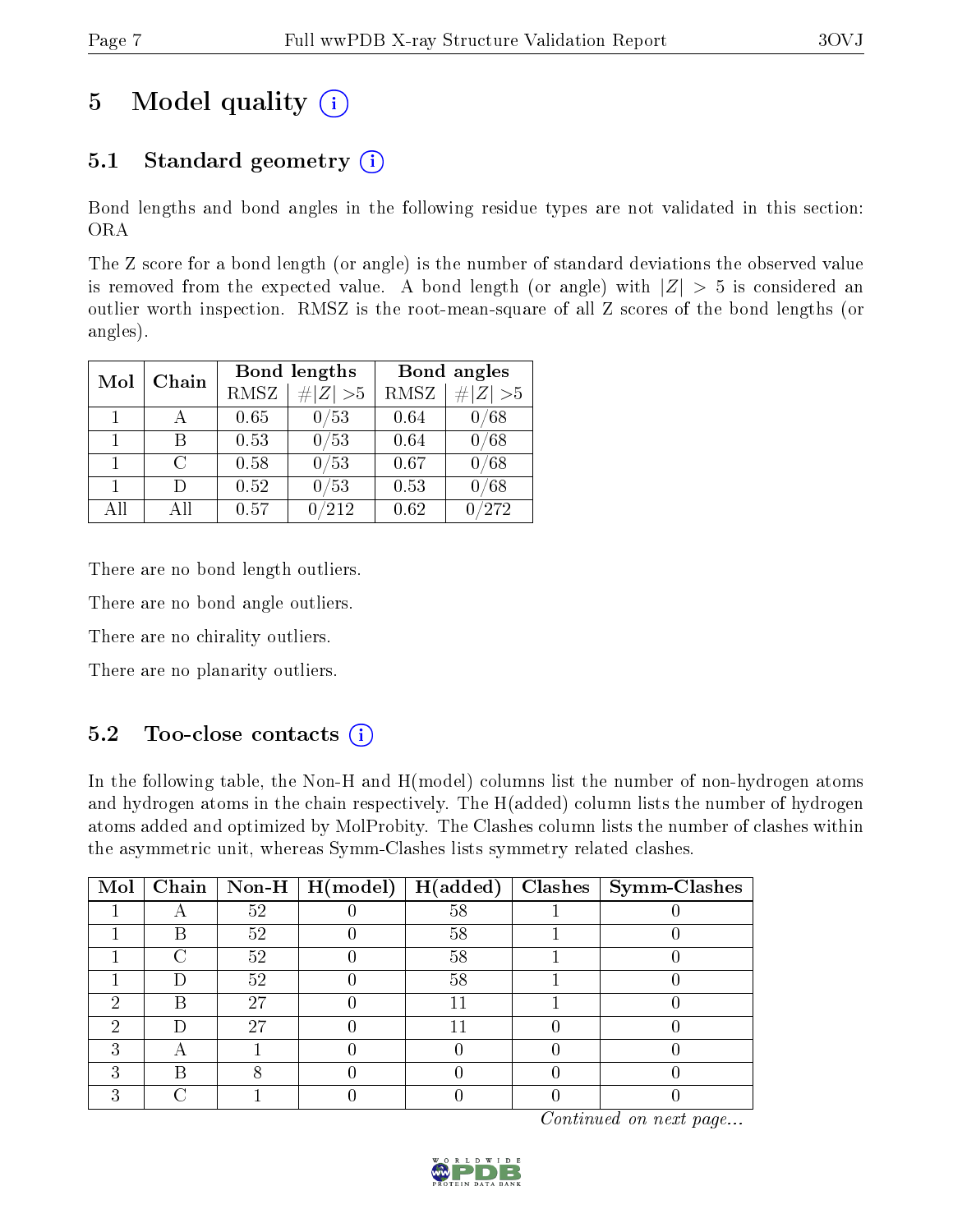Continued from previous page...

| Chain |  |  | Non-H   H(model)   H(added)   Clashes   Symm-Clashes |
|-------|--|--|------------------------------------------------------|
|       |  |  |                                                      |
|       |  |  |                                                      |

The all-atom clashscore is defined as the number of clashes found per 1000 atoms (including hydrogen atoms). The all-atom clashscore for this structure is 8.

All (4) close contacts within the same asymmetric unit are listed below, sorted by their clash magnitude.

| Atom-1                  | Atom-2              | Interatomic<br>distance | Clash<br>overlap<br>(A |  |
|-------------------------|---------------------|-------------------------|------------------------|--|
| 1:C:4:PHE:CZ            | 1: C: 6: ALA: HB2   | 2.38                    | 0.58                   |  |
| 1:A:4:PHE:CZ            | 1: A:6:ALA:HB2      | 2.42                    | 0.54                   |  |
| 1:B:1:LYS:NZ            | 2: B: 49: ORA: O6   | 2.45                    | 0.49                   |  |
| $1: D: 2: \text{LEU:C}$ | 1: D: 2: LEU: HD 23 | 2.40                    | $9.42 -$               |  |

There are no symmetry-related clashes.

### 5.3 Torsion angles (i)

#### 5.3.1 Protein backbone (i)

In the following table, the Percentiles column shows the percent Ramachandran outliers of the chain as a percentile score with respect to all X-ray entries followed by that with respect to entries of similar resolution.

The Analysed column shows the number of residues for which the backbone conformation was analysed, and the total number of residues.

| Mol | Chain   | Analysed       | Favoured    | Allowed | Outliers         | Percentiles            |
|-----|---------|----------------|-------------|---------|------------------|------------------------|
|     | А       | $4/6$ (67%)    | $4(100\%)$  |         | 0                | 100<br>100             |
|     | Β       | $4/6$ (67\%)   | $4(100\%)$  |         | $\theta$         | 100<br>100             |
|     | $\rm C$ | $4/6$ (67\%)   | $4(100\%)$  |         | $\left( \right)$ | 100<br>100             |
|     | D       | $4/6$ (67\%)   | $4(100\%)$  |         | 0                | 100<br>10 <sub>0</sub> |
| All | All     | $16/24$ (67\%) | $16(100\%)$ |         | 0                | $100\,$<br>100         |

There are no Ramachandran outliers to report.

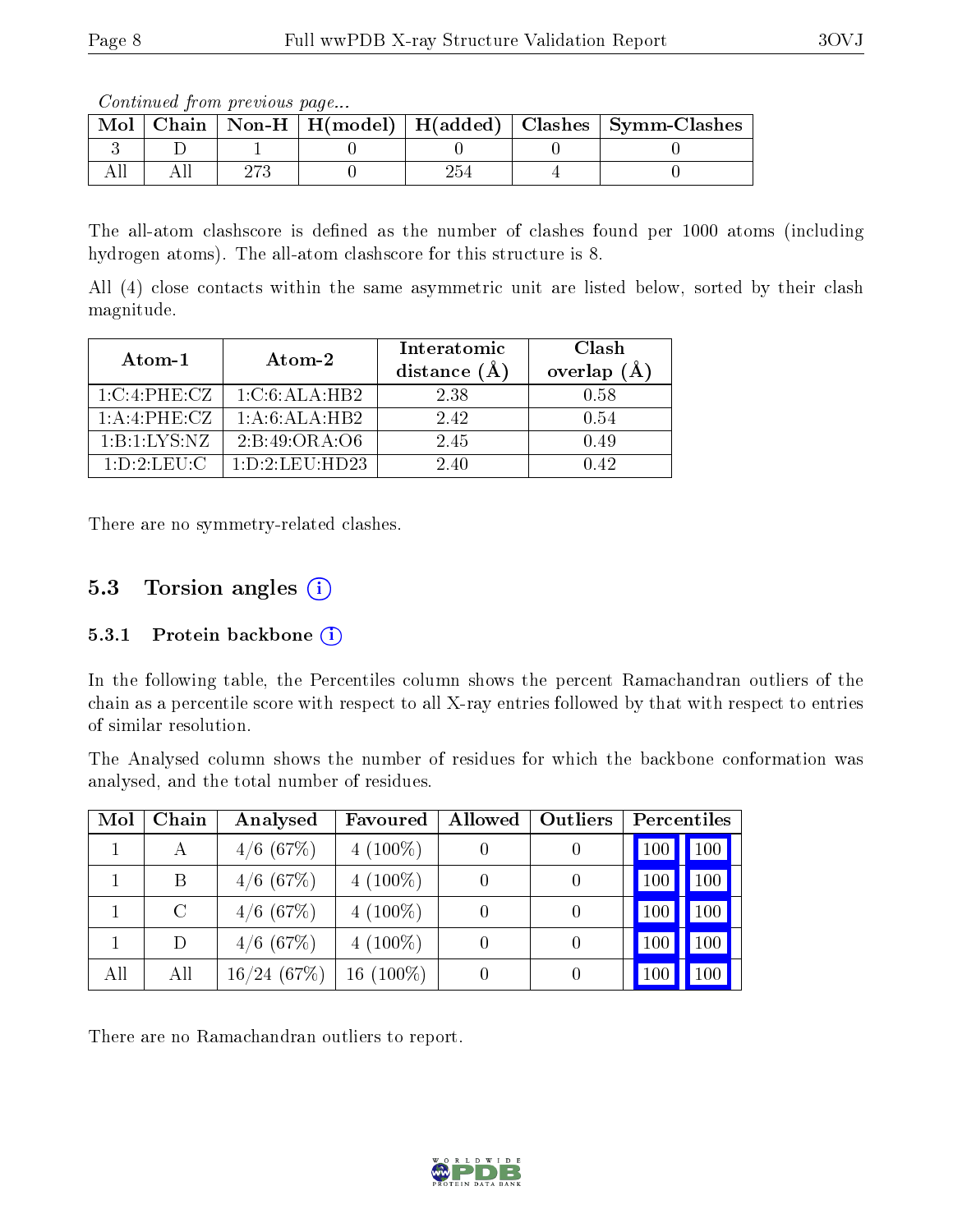#### 5.3.2 Protein sidechains  $\hat{I}$

In the following table, the Percentiles column shows the percent sidechain outliers of the chain as a percentile score with respect to all X-ray entries followed by that with respect to entries of similar resolution.

The Analysed column shows the number of residues for which the sidechain conformation was analysed, and the total number of residues.

| Mol | Chain | Analysed       | Rotameric   | Outliers | Percentiles |            |  |
|-----|-------|----------------|-------------|----------|-------------|------------|--|
|     | А     | $5/5(100\%)$   | $5(100\%)$  |          | 100         | 100        |  |
|     | В     | $5/5(100\%)$   | $5(100\%)$  |          | 100         | 100        |  |
|     | C     | $5/5(100\%)$   | $5(100\%)$  |          | 100         | $100 \mid$ |  |
|     | D)    | $5/5(100\%)$   | $5(100\%)$  |          | 100         | $100\,$    |  |
| All | All   | $20/20$ (100%) | $20(100\%)$ |          | 100         |            |  |

There are no protein residues with a non-rotameric sidechain to report.

Some sidechains can be flipped to improve hydrogen bonding and reduce clashes. There are no such sidechains identified.

#### 5.3.3 RNA  $(i)$

There are no RNA molecules in this entry.

### 5.4 Non-standard residues in protein, DNA, RNA chains (i)

There are no non-standard protein/DNA/RNA residues in this entry.

#### 5.5 Carbohydrates (i)

There are no carbohydrates in this entry.

### 5.6 Ligand geometry (i)

2 ligands are modelled in this entry.

In the following table, the Counts columns list the number of bonds (or angles) for which Mogul statistics could be retrieved, the number of bonds (or angles) that are observed in the model and the number of bonds (or angles) that are defined in the Chemical Component Dictionary. The Link column lists molecule types, if any, to which the group is linked. The Z score for a bond length (or angle) is the number of standard deviations the observed value is removed from the

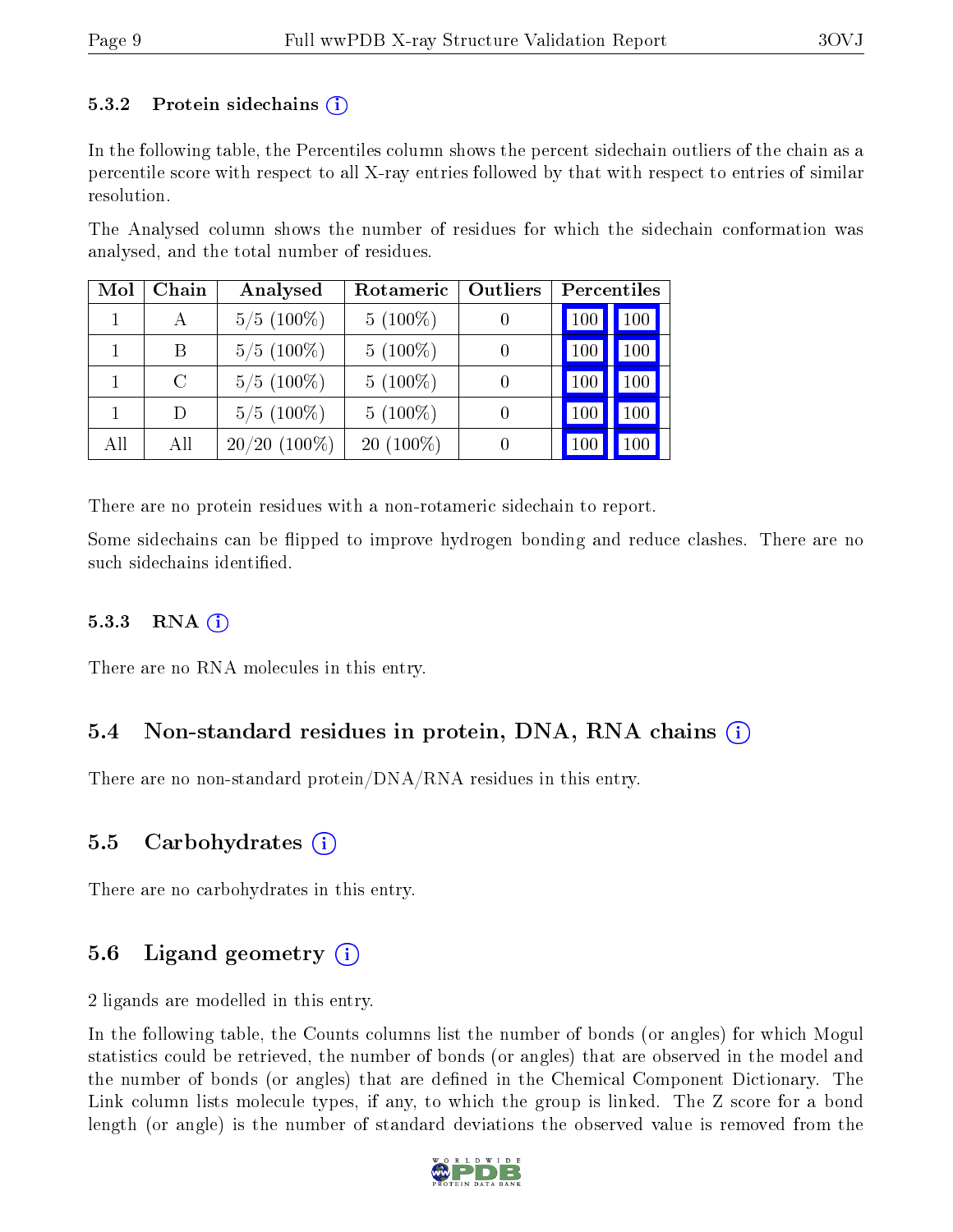| Mol | $ $ Chain $ $<br>Type<br>${\mathop{\mathrm{Res}}\nolimits}$ | Link |    | Bond lengths |            | Bond angles |             |             |        |         |       |
|-----|-------------------------------------------------------------|------|----|--------------|------------|-------------|-------------|-------------|--------|---------|-------|
|     |                                                             |      |    |              |            | Counts      | <b>RMSZ</b> | # $ Z  > 2$ | Counts | RMSZ    | $#^+$ |
| ച   | ЭRА                                                         |      | 50 |              | 28, 29, 29 | 1.71        | 2(7%        | 40,44,44    | 1.79   |         |       |
| ച   | ORA                                                         |      | 49 |              | 28, 29, 29 | 1.78        | 2(7%        | 40,44,44    | 1.70   | $17\%)$ |       |

expected value. A bond length (or angle) with  $|Z| > 2$  is considered an outlier worth inspection. RMSZ is the root-mean-square of all Z scores of the bond lengths (or angles).

In the following table, the Chirals column lists the number of chiral outliers, the number of chiral centers analysed, the number of these observed in the model and the number defined in the Chemical Component Dictionary. Similar counts are reported in the Torsion and Rings columns. '-' means no outliers of that kind were identified.

|            |     |                          | Mol   Type   Chain   Res   Link   Chirals | <b>Torsions</b>                         | Rings |
|------------|-----|--------------------------|-------------------------------------------|-----------------------------------------|-------|
| <b>ORA</b> | -50 | <b>Contract Contract</b> |                                           | $3/17/17/17$   0/3/3/3                  |       |
| ORA        | 49  | $\sim$                   |                                           | $\frac{2}{17}{\frac{17}{17}}$   0/3/3/3 |       |

All (4) bond length outliers are listed below:

| Mol | Chain | $_{\rm \parallel}$ $\rm Res$ | Type | Atoms                            | Z       | Observed $(A^{\dagger})$ | Ideal(A) |
|-----|-------|------------------------------|------|----------------------------------|---------|--------------------------|----------|
|     |       | 49                           | ORA  | $C15-S1$                         | $-8.14$ | $1.60\,$                 | . 77     |
|     |       | 50                           | ORA  | $C15-S1$                         | $-7.77$ | 1.60                     | 1.77     |
|     |       | 49                           |      | C <sub>14</sub> -C <sub>13</sub> | 2.34    | l.48                     | .41      |
|     |       | $50\,$                       |      | C <sub>14</sub> -C <sub>13</sub> | 2.20    |                          |          |

All (14) bond angle outliers are listed below:

| Mol            | Chain | Res | <b>Type</b> | Atoms                                             | Z       | Observed $(°)$ | $\text{Ideal}({}^o)$ |
|----------------|-------|-----|-------------|---------------------------------------------------|---------|----------------|----------------------|
| $\overline{2}$ | D     | 50  | <b>ORA</b>  | $C14-C13-N2$                                      | $-6.71$ | 117.62         | 124.20               |
| $\overline{2}$ | B     | 49  | ORA         | $C14-C13-N2$                                      | $-5.59$ | 118.72         | 124.20               |
| $\overline{2}$ | D     | 50  | <b>ORA</b>  | $C11-C13-N2$                                      | 4.34    | 125.90         | 115.85               |
| $\overline{2}$ | B     | 49  | ORA         | $C11-C13-N2$                                      | 4.25    | 125.69         | 115.85               |
| $\overline{2}$ | D     | 50  | <b>ORA</b>  | $C4-C10-C8$                                       | $-3.55$ | 115.75         | 122.02               |
| $\overline{2}$ | B     | 49  | <b>ORA</b>  | C <sub>14</sub> -C <sub>13</sub> -C <sub>11</sub> | $-3.39$ | 115.59         | 119.85               |
| $\overline{2}$ | B     | 49  | <b>ORA</b>  | $C4-C10-C8$                                       | $-3.38$ | 116.06         | 122.02               |
| $\overline{2}$ | D     | 50  | <b>ORA</b>  | C <sub>14</sub> -C <sub>13</sub> -C <sub>11</sub> | $-2.69$ | 116.47         | 119.85               |
| $\overline{2}$ | B     | 49  | <b>ORA</b>  | $C12-N1-N2$                                       | 2.68    | 126.32         | 112.99               |
| $\overline{2}$ | D     | 50  | <b>ORA</b>  | $C12-N1-N2$                                       | 2.37    | 124.78         | 112.99               |
| $\overline{2}$ | D     | 50  | <b>ORA</b>  | $C4-C10-C11$                                      | 2.31    | 122.90         | 118.27               |
| $\overline{2}$ | D     | 50  | <b>ORA</b>  | C7-C14-C13                                        | 2.30    | 121.88         | 119.33               |
| $\overline{2}$ | B     | 49  | <b>ORA</b>  | C7-C14-C13                                        | 2.20    | 121.77         | 119.33               |
| $\overline{2}$ | B     | 49  | <b>ORA</b>  | $C4-C10-C11$                                      | 2.02    | 122.33         | 118.27               |

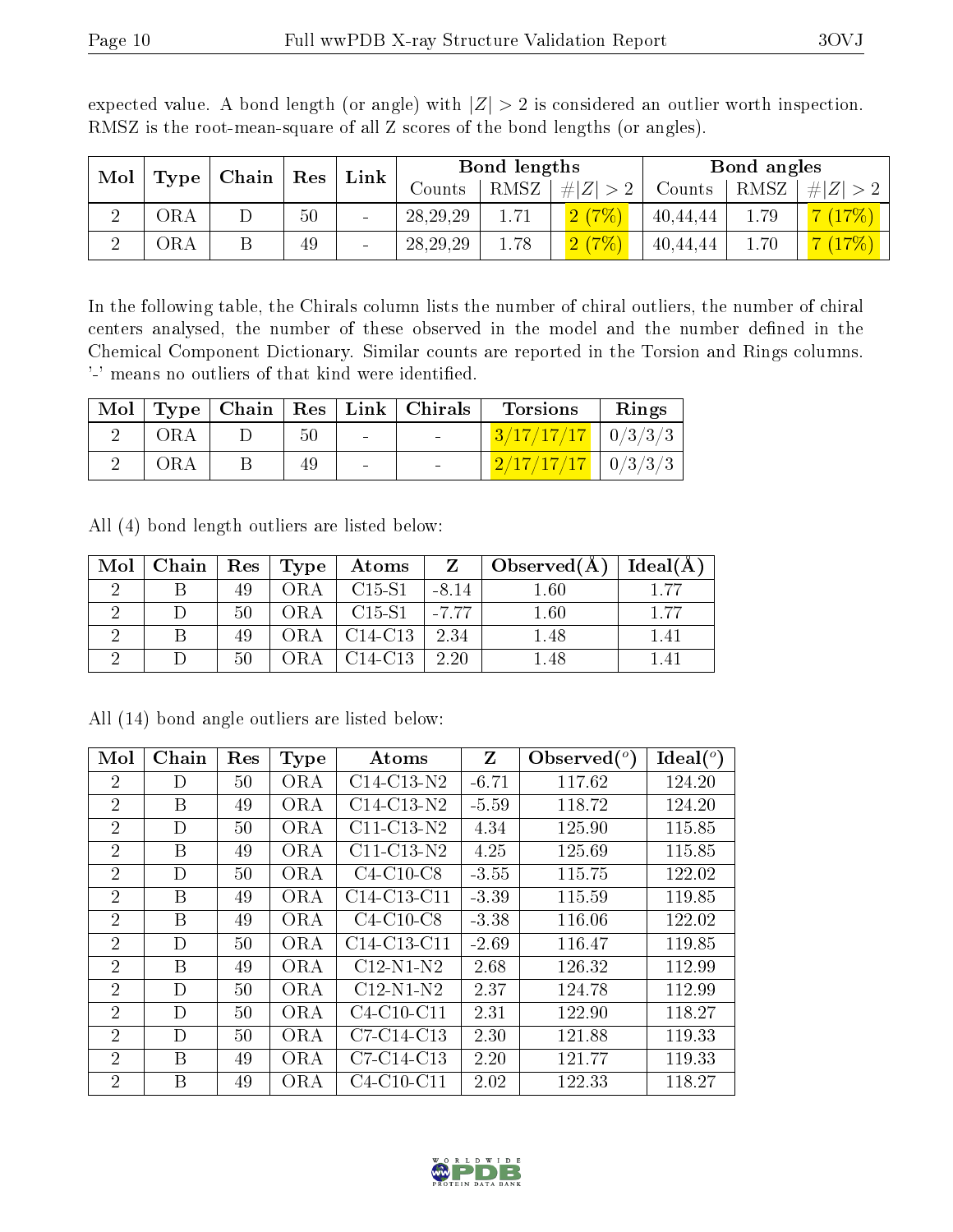There are no chirality outliers.

|  | All (5) torsion outliers are listed below: |  |  |  |  |  |
|--|--------------------------------------------|--|--|--|--|--|
|--|--------------------------------------------|--|--|--|--|--|

| Mol           | Chain  | $\operatorname{Res}% \left( \mathcal{N}\right) \equiv\operatorname{Res}(\mathcal{N}_{0})\left( \mathcal{N}_{0}\right) ^{2}$ | Type | Atoms           |
|---------------|--------|-----------------------------------------------------------------------------------------------------------------------------|------|-----------------|
| $\Omega$      |        | $50 -$                                                                                                                      | OR A | $C6-C12-N1-N2$  |
| 2             | $\Box$ | 50                                                                                                                          | OR A | C5-C12-N1-N2    |
| 2             | R      | 49                                                                                                                          | OR A | $C5-C12-N1-N2$  |
| $\mathcal{D}$ | R      | 49                                                                                                                          | OR A | $C6-C12-N1-N2$  |
| $\Omega$      | $\Box$ | 50                                                                                                                          | ORA  | $C11-C16-S2-C6$ |

There are no ring outliers.

1 monomer is involved in 1 short contact:

|  |    |         | Mol   Chain   Res   Type   Clashes   Symm-Clashes |
|--|----|---------|---------------------------------------------------|
|  | 49 | - I ORA |                                                   |

The following is a two-dimensional graphical depiction of Mogul quality analysis of bond lengths, bond angles, torsion angles, and ring geometry for all instances of the Ligand of Interest. In addition, ligands with molecular weight > 250 and outliers as shown on the validation Tables will also be included. For torsion angles, if less then 5% of the Mogul distribution of torsion angles is within 10 degrees of the torsion angle in question, then that torsion angle is considered an outlier. Any bond that is central to one or more torsion angles identified as an outlier by Mogul will be highlighted in the graph. For rings, the root-mean-square deviation (RMSD) between the ring in question and similar rings identified by Mogul is calculated over all ring torsion angles. If the average RMSD is greater than 60 degrees and the minimal RMSD between the ring in question and any Mogul-identified rings is also greater than 60 degrees, then that ring is considered an outlier. The outliers are highlighted in purple. The color gray indicates Mogul did not find sufficient equivalents in the CSD to analyse the geometry.

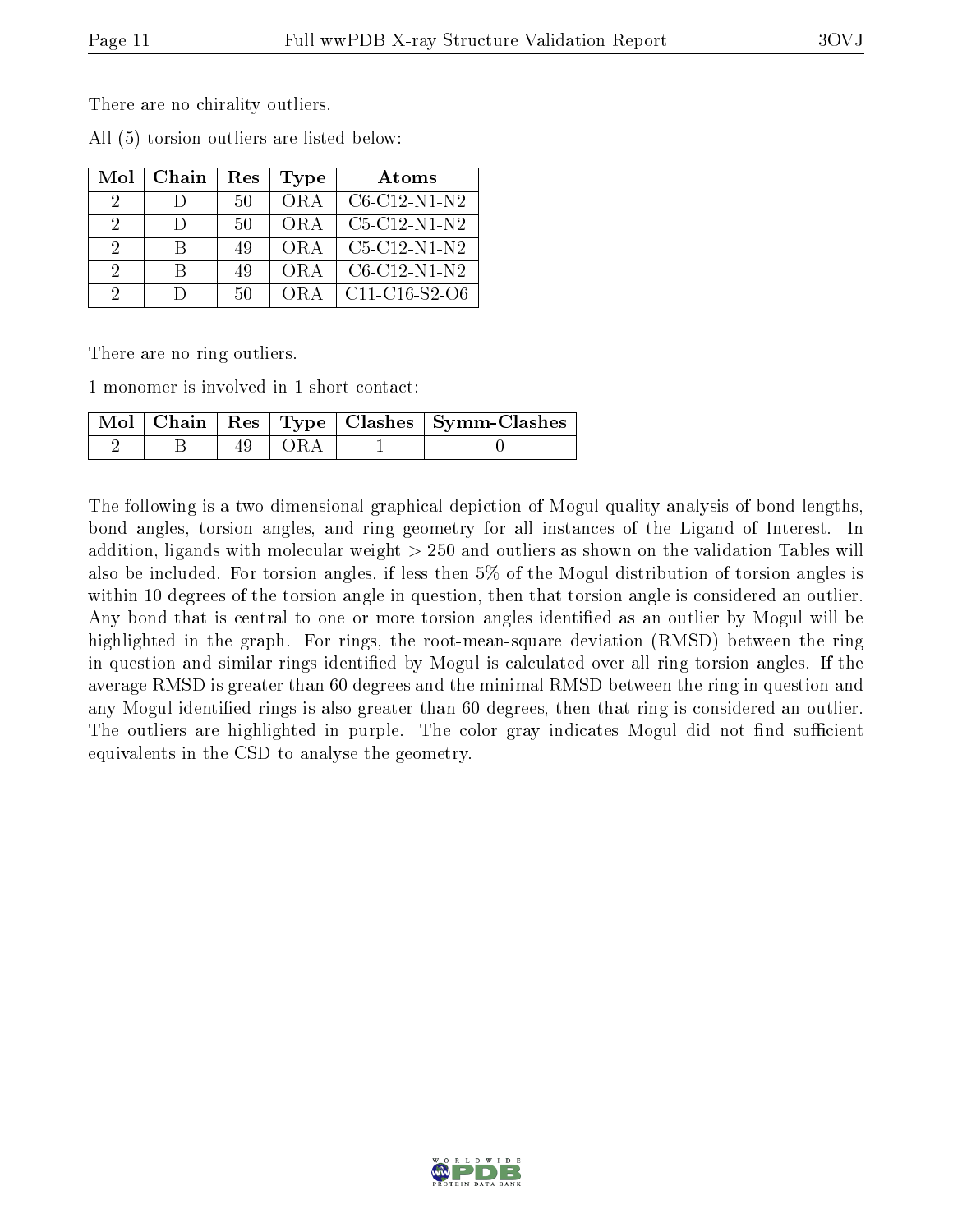

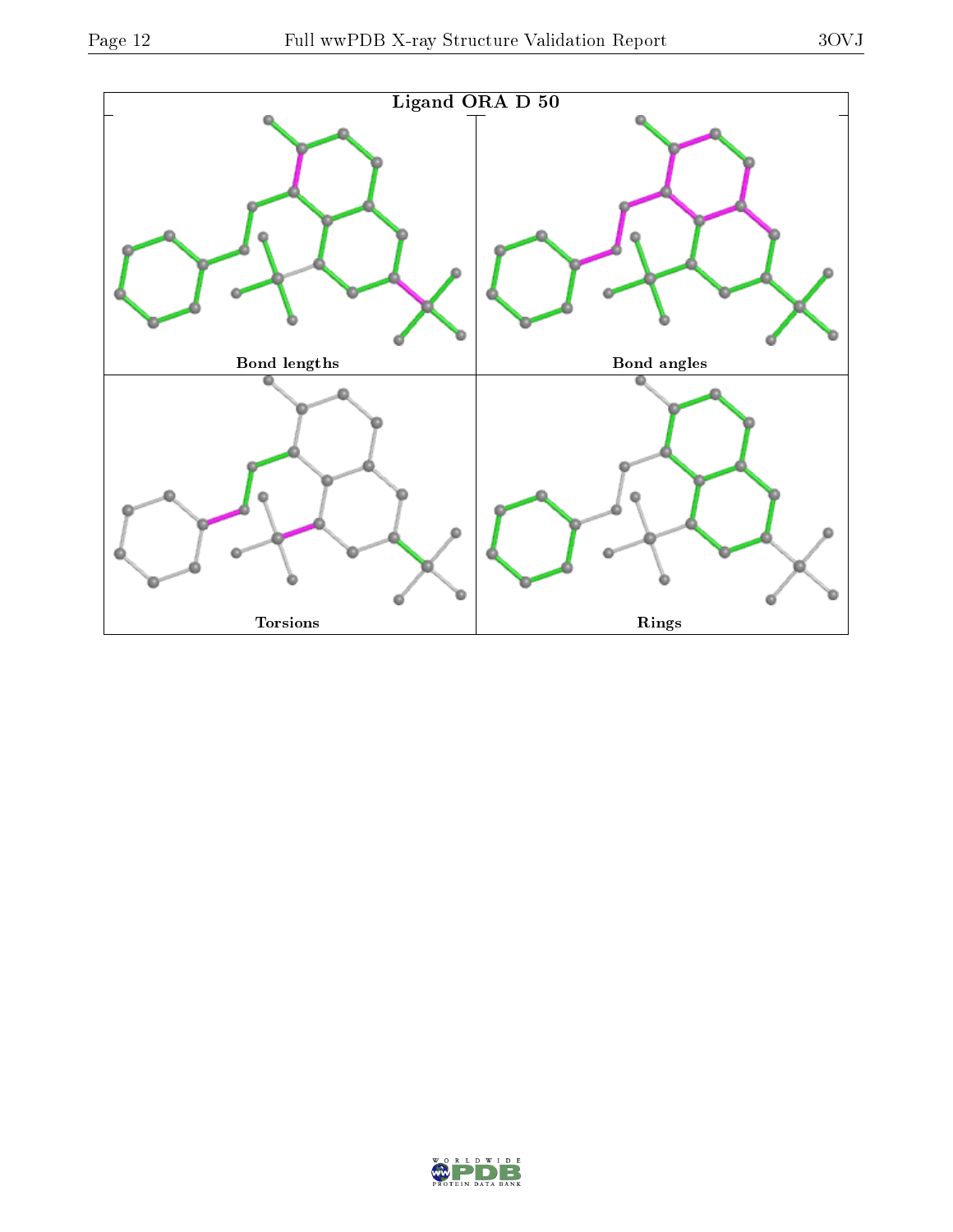

## 5.7 [O](https://www.wwpdb.org/validation/2017/XrayValidationReportHelp#nonstandard_residues_and_ligands)ther polymers (i)

There are no such residues in this entry.

## 5.8 Polymer linkage issues (i)

There are no chain breaks in this entry.

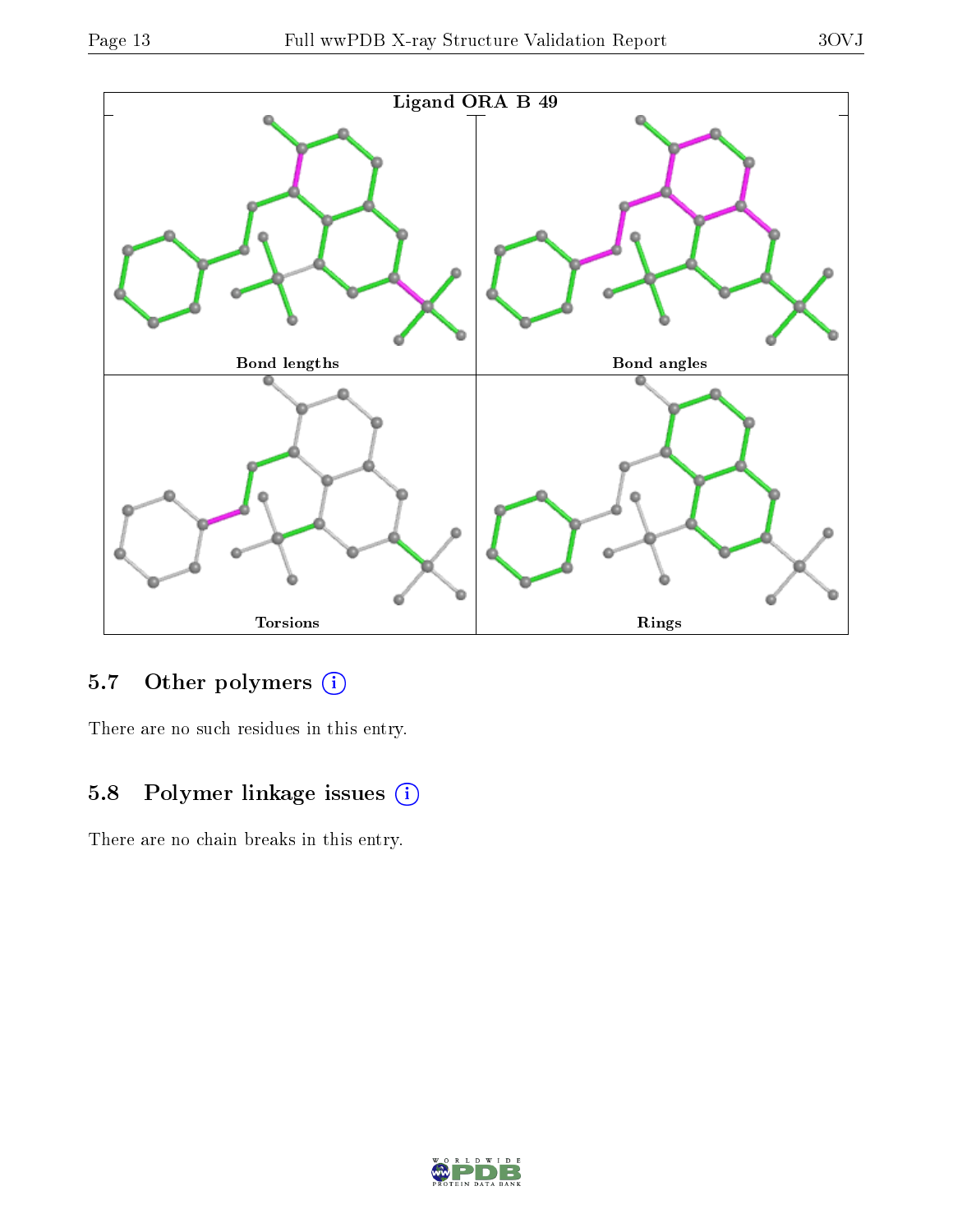## 6 Fit of model and data  $\left( \cdot \right)$

## 6.1 Protein, DNA and RNA chains (i)

In the following table, the column labelled  $#RSRZ>2'$  contains the number (and percentage) of RSRZ outliers, followed by percent RSRZ outliers for the chain as percentile scores relative to all X-ray entries and entries of similar resolution. The OWAB column contains the minimum, median,  $95<sup>th</sup>$  percentile and maximum values of the occupancy-weighted average B-factor per residue. The column labelled  $Q < 0.9$  lists the number of (and percentage) of residues with an average occupancy less than 0.9.

| Mol | Chain   | Analysed        | $<$ RSRZ $>$ |                 |             | $\#\text{RSRZ}{>}2$ | $OWAB(A^2)$   | Q <sub>0.9</sub> |
|-----|---------|-----------------|--------------|-----------------|-------------|---------------------|---------------|------------------|
|     | А       | $6/6$ (100\%)   | $-0.72$      | $\vert 0 \vert$ | $\vert$ 100 | 100                 | 8, 15, 20, 21 |                  |
|     | B       | $6/6$ (100\%)   | $-0.95$      | $\theta$        | <b>100</b>  | 100                 | 8, 11, 15, 17 |                  |
|     | $\rm C$ | $6/6$ (100\%)   | $-0.73$      | $\overline{0}$  | <b>100</b>  | 100                 | 9, 14, 19, 19 |                  |
|     | D       | $6/6$ (100\%)   | $-0.89$      | $\theta$        | 100         | 100                 | 9, 14, 18, 19 |                  |
| All | All     | $24/24$ (100\%) | $-0.82$      |                 | $100\,$     | $100\,$             | 8, 14, 19, 21 |                  |

There are no RSRZ outliers to report.

### 6.2 Non-standard residues in protein, DNA, RNA chains (i)

There are no non-standard protein/DNA/RNA residues in this entry.

### 6.3 Carbohydrates (i)

There are no carbohydrates in this entry.

### 6.4 Ligands  $(i)$

In the following table, the Atoms column lists the number of modelled atoms in the group and the number defined in the chemical component dictionary. The B-factors column lists the minimum, median,  $95<sup>th</sup>$  percentile and maximum values of B factors of atoms in the group. The column labelled  $Q< 0.9$ ' lists the number of atoms with occupancy less than 0.9.

| Mol | Type | Chain |        | $\mid$ Res $\mid$ Atoms |      |      | $\mid$ RSCC $\mid$ RSR $\mid$ B-factors( $A^2$ ) | $\,$ Q $<$ 0.9 $\,$ |
|-----|------|-------|--------|-------------------------|------|------|--------------------------------------------------|---------------------|
|     | )K A |       | $50\,$ | 27/27                   | 0.96 | 0.07 | 15, 20, 37, 39                                   |                     |
|     | ЖA   |       | 49     | 97.                     | 0.97 | 0.06 | 12.21.35.39                                      |                     |

The following is a graphical depiction of the model fit to experimental electron density of all

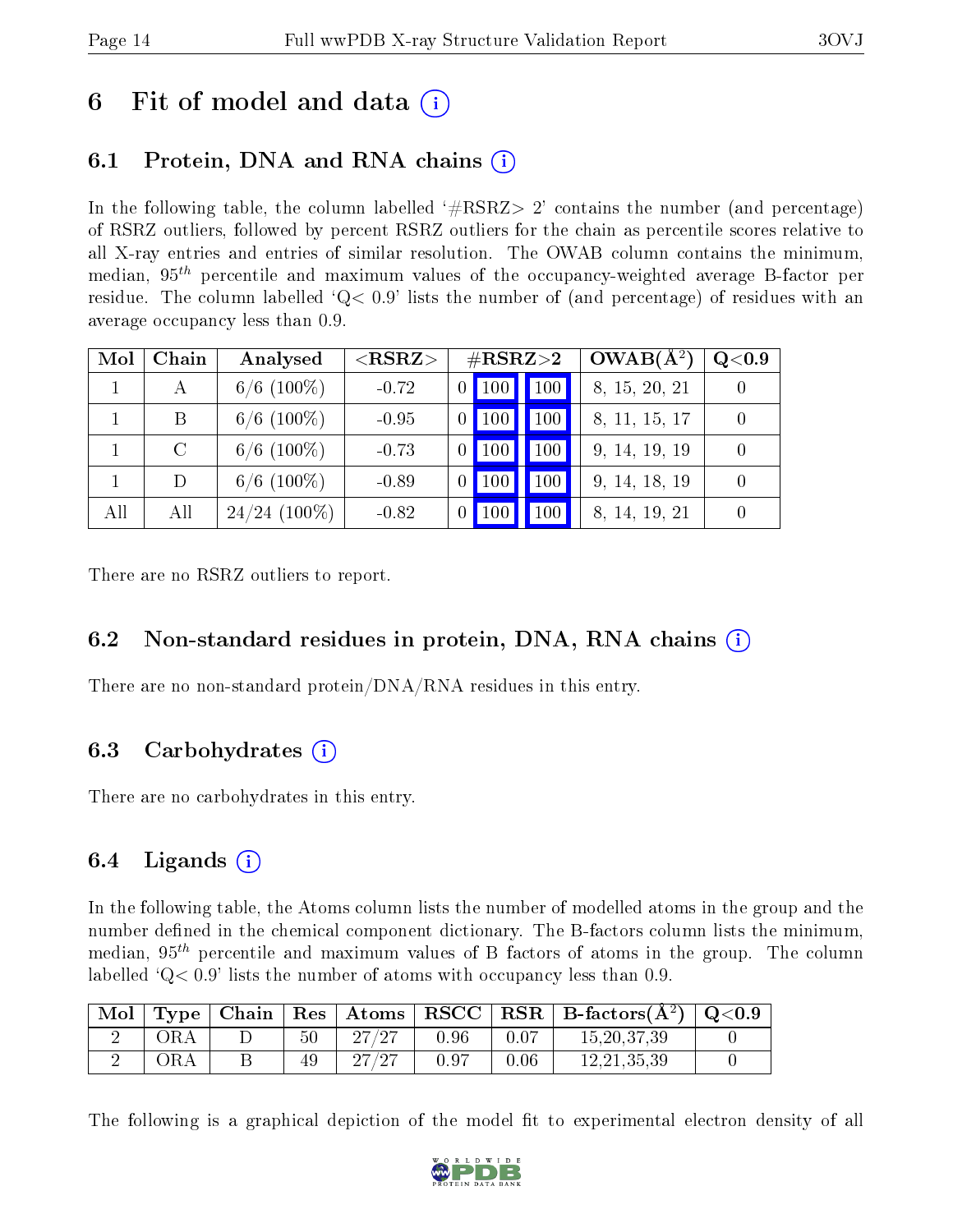instances of the Ligand of Interest. In addition, ligands with molecular weight  $> 250$  and outliers as shown on the geometry validation Tables will also be included. Each fit is shown from different orientation to approximate a three-dimensional view.